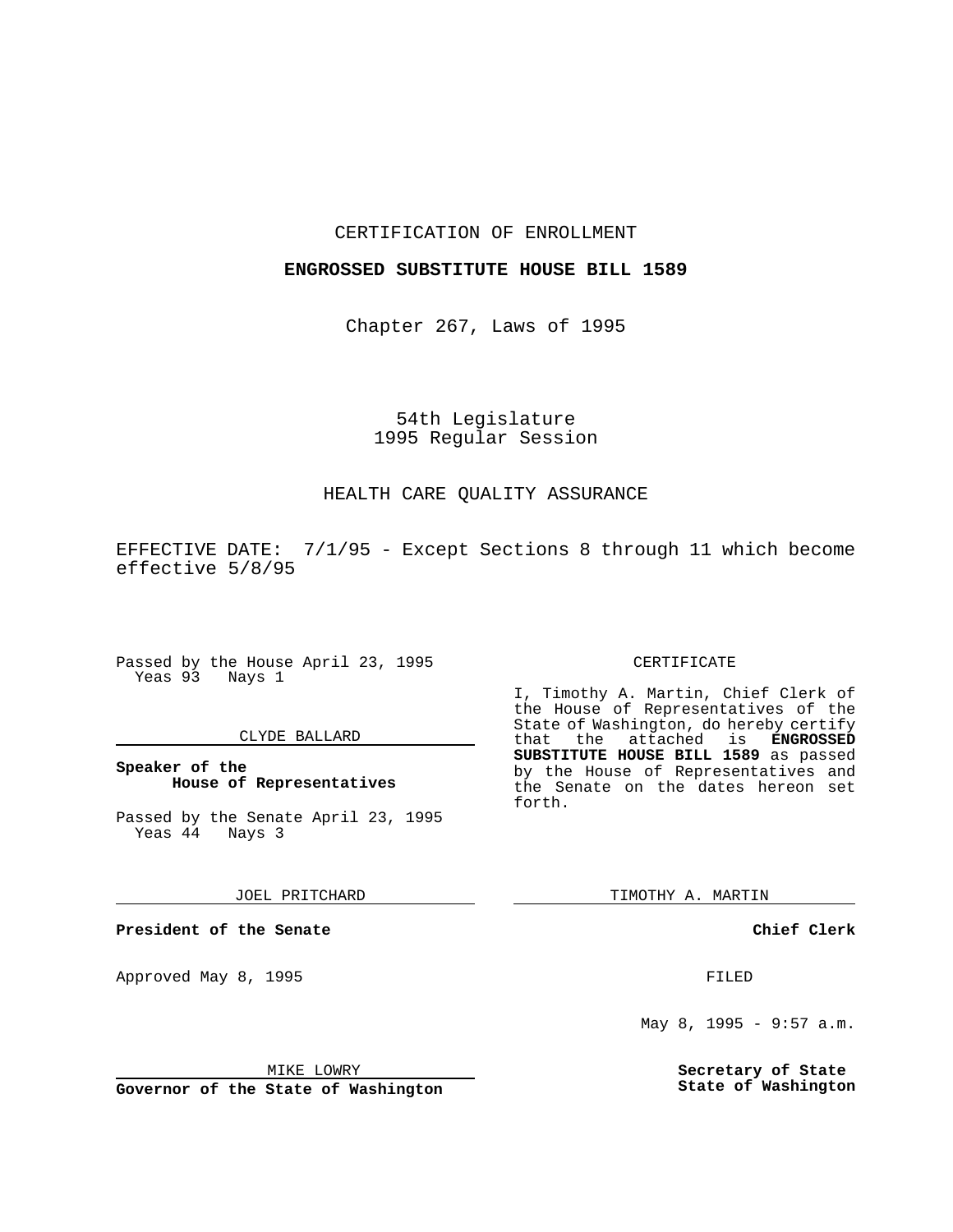## **ENGROSSED SUBSTITUTE HOUSE BILL 1589** \_\_\_\_\_\_\_\_\_\_\_\_\_\_\_\_\_\_\_\_\_\_\_\_\_\_\_\_\_\_\_\_\_\_\_\_\_\_\_\_\_\_\_\_\_\_\_

\_\_\_\_\_\_\_\_\_\_\_\_\_\_\_\_\_\_\_\_\_\_\_\_\_\_\_\_\_\_\_\_\_\_\_\_\_\_\_\_\_\_\_\_\_\_\_

AS AMENDED BY THE SENATE

Passed Legislature - 1995 Regular Session

**State of Washington 54th Legislature 1995 Regular Session**

**By** House Committee on Health Care (originally sponsored by Representatives Backlund and Dyer)

Read first time 03/01/95.

 AN ACT Relating to quality assurance; amending RCW 43.70.510 and 2 43.72.310; amending 1995 c . . . (ESHB 1046) s 27 (uncodified); reenacting and amending RCW 42.17.310; adding new sections to chapter 43.70 RCW; adding a new section to chapter 43.72 RCW; creating new sections; repealing RCW 70.170.100, 70.170.110, 70.170.120, 70.170.130, 70.170.140, 43.72.070, and 70.170.080; providing an effective date; and declaring an emergency.

BE IT ENACTED BY THE LEGISLATURE OF THE STATE OF WASHINGTON:

 NEW SECTION. **Sec. 1.** HOSPITAL DISCHARGE DATA--OTHER DATA REQUIREMENTS. (1) To promote the public interest consistent with the purposes of chapter 492, Laws of 1993 as amended by chapter . . ., Laws of 1995 (this act), the department shall continue to require hospitals to submit hospital financial and patient discharge information, which shall be collected, maintained, analyzed, and disseminated by the department. The department shall, if deemed cost-effective and efficient, contract with a private entity for any or all parts of data collection. Data elements shall be reported in conformance with a uniform reporting system established by the department. This includes data elements identifying each hospital's revenues, expenses,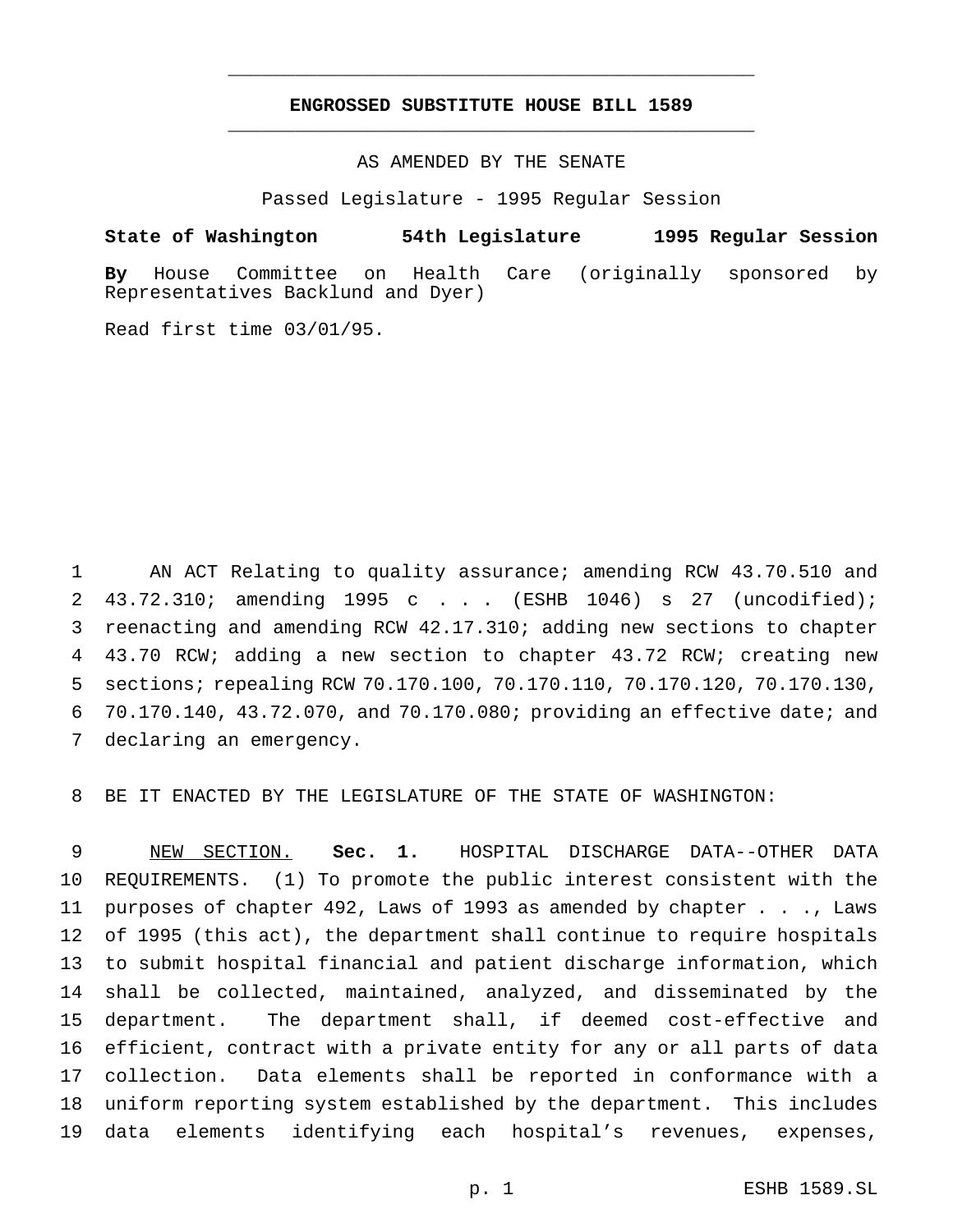contractual allowances, charity care, bad debt, other income, total units of inpatient and outpatient services, and other financial information reasonably necessary to fulfill the purposes of this section. Data elements relating to use of hospital services by patients shall be the same as those currently compiled by hospitals through inpatient discharge abstracts. The department shall encourage and permit reporting by electronic transmission or hard copy as is practical and economical to reporters.

 (2) In identifying financial reporting requirements, the department may require both annual reports and condensed quarterly reports from hospitals, so as to achieve both accuracy and timeliness in reporting, but shall craft such requirements with due regard of the data reporting burdens of hospitals.

 (3) The health care data collected, maintained, and studied by the department shall only be available for retrieval in original or processed form to public and private requestors and shall be available within a reasonable period of time after the date of request. The cost of retrieving data for state officials and agencies shall be funded through the state general appropriation. The cost of retrieving data for individuals and organizations engaged in research or private use of data or studies shall be funded by a fee schedule developed by the department that reflects the direct cost of retrieving the data or study in the requested form.

 (4) The department shall, in consultation and collaboration with the federally recognized tribes, urban or other Indian health service organizations, and the federal area Indian health service, design, develop, and maintain an American Indian-specific health data, statistics information system. The department rules regarding confidentiality shall apply to safeguard the information from inappropriate use or release.

 (5) All persons subject to the data collection requirements of this section shall comply with departmental requirements established by rule in the acquisition of data.

 NEW SECTION. **Sec. 2.** DATA STANDARDS. (1) To promote the public interest consistent with this act, the department of health, in cooperation with the health care policy board and the information services board established under RCW 43.105.032, shall develop health care data standards to be used by, and developed in collaboration with,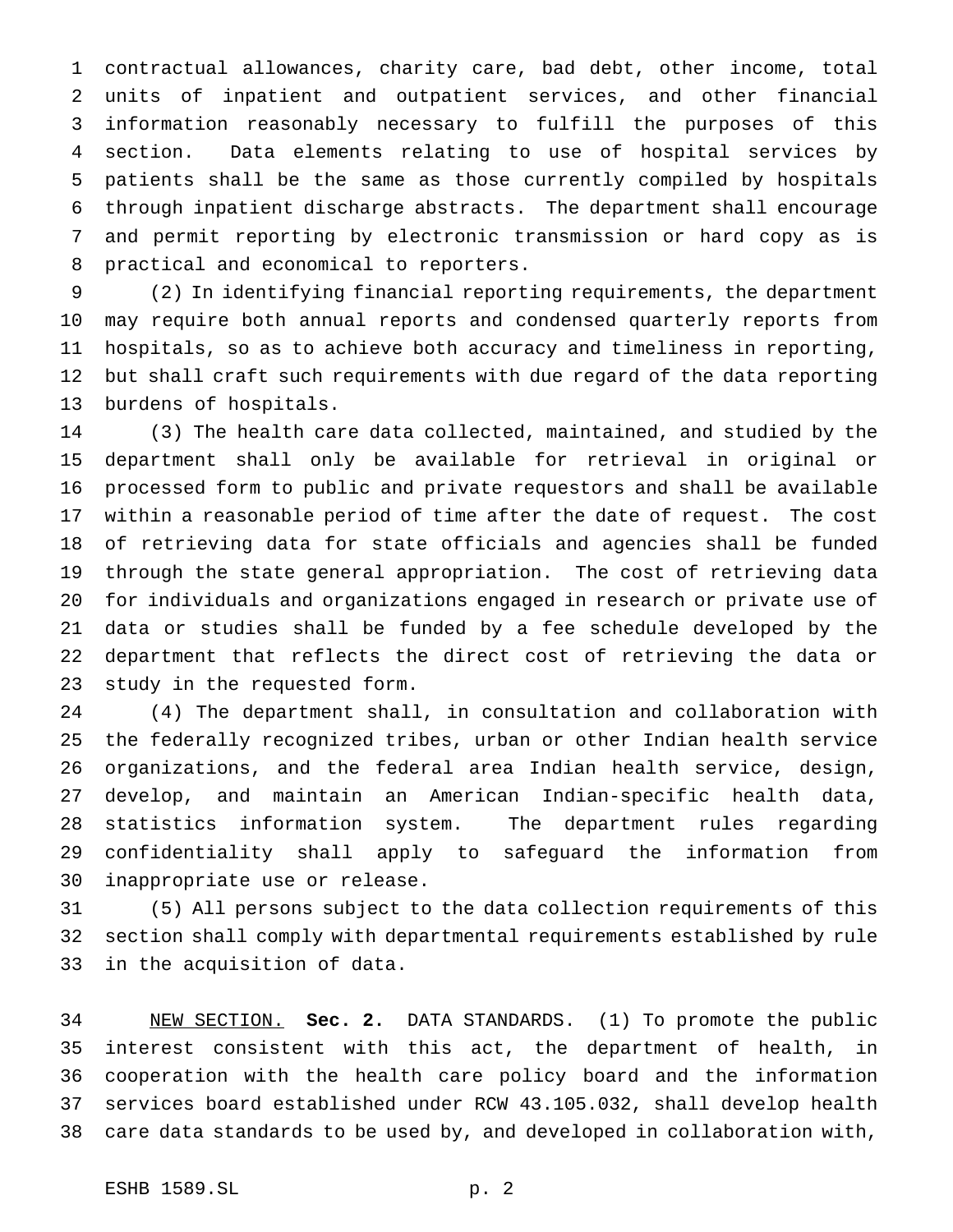consumers, purchasers, health carriers, providers, and state government as consistent with the intent of chapter 492, Laws of 1993 as amended by chapter . . ., Laws of 1995 (this act), to promote the delivery of quality health services that improve health outcomes for state residents. The data standards shall include content, coding, confidentiality, and transmission standards for all health care data elements necessary to support the intent of this section, and to improve administrative efficiency and reduce cost. Purchasers, as allowed by federal law, health carriers, health facilities and providers as defined in chapter 48.43 RCW, and state government shall utilize the data standards. The information and data elements shall be reported as the department of health directs by rule in accordance with data standards developed under this section.

 (2) The health care data collected, maintained, and studied by the department under this section, the health care policy board, or any other entity: (a) Shall include a method of associating all information on health care costs and services with discrete cases; (b) shall not contain any means of determining the personal identity of any enrollee, provider, or facility; (c) shall only be available for retrieval in original or processed form to public and private requesters; (d) shall be available within a reasonable period of time after the date of request; and (e) shall give strong consideration to data standards that achieve national uniformity.

 (3) The cost of retrieving data for state officials and agencies shall be funded through state general appropriation. The cost of retrieving data for individuals and organizations engaged in research or private use of data or studies shall be funded by a fee schedule developed by the department that reflects the direct cost of retrieving the data or study in the requested form.

 (4) All persons subject to this section shall comply with departmental requirements established by rule in the acquisition of data, however, the department shall adopt no rule or effect no policy implementing the provisions of this section without an act of law.

 (5) The department shall submit developed health care data standards to the appropriate committees of the legislature by December 31, 1995.

 NEW SECTION. **Sec. 3.** HEALTH CARE QUALITY--FINDINGS AND INTENT. The legislature finds that it is difficult for consumers of health care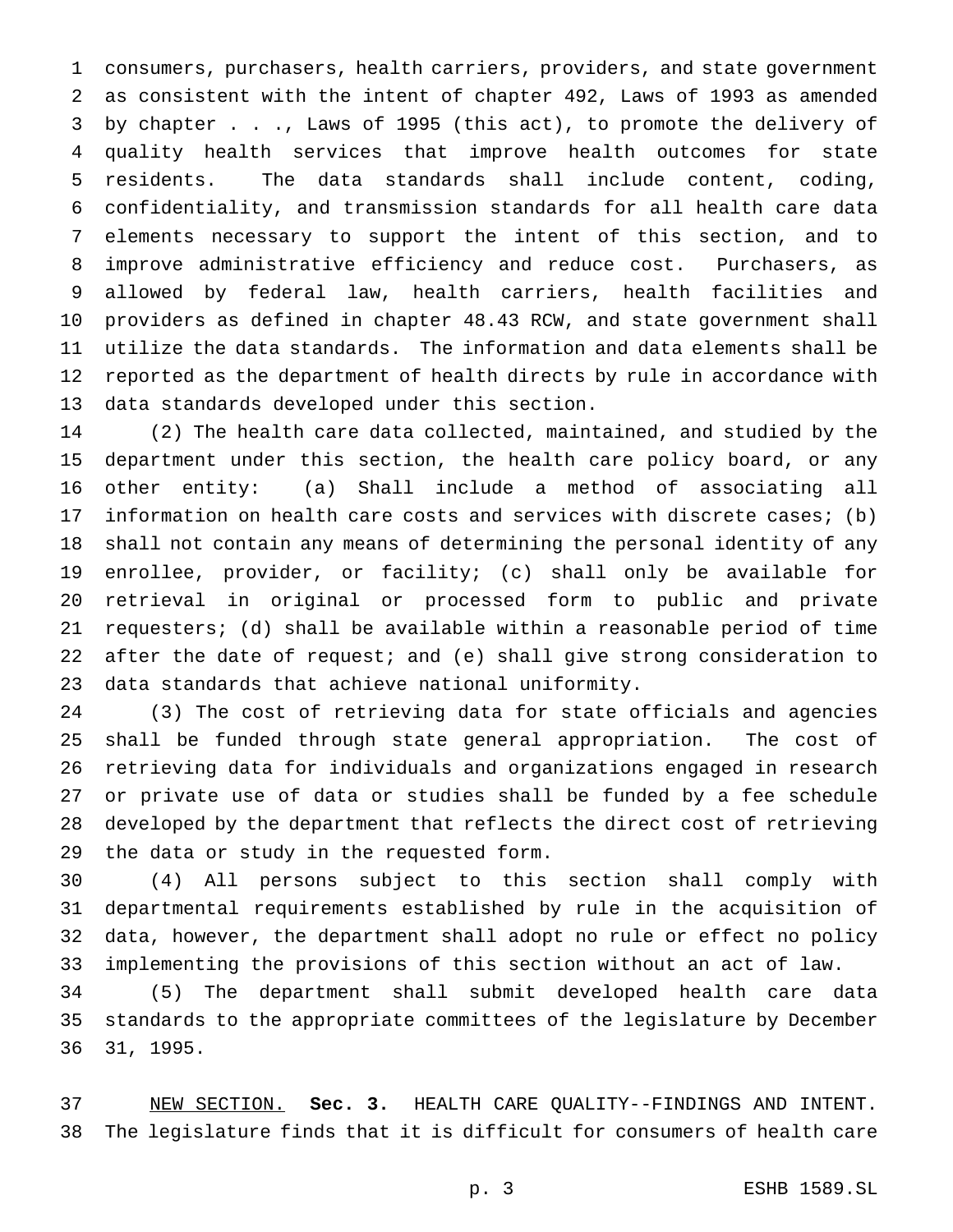services to determine the quality of health care prior to purchase or utilization of medical care. The legislature also finds that accountability is a key component in promoting quality assurance and quality improvement throughout the health care delivery system, including public programs. Quality assurance and improvement standards are necessary to promote the public interest, contribute to cost efficiencies, and improve the ability of consumers to ascertain quality health care purchases.

 The legislature intends to have consumers, health carriers, health care providers and facilities, and public agencies participate in the development of quality assurance and improvement standards that can be used to develop a uniform quality assurance program for use by all public and private health plans, providers, and facilities. To that end, in conducting the study required under section 4 of this act, the department of health shall:

 (1) Consider the needs of consumers, employers, health care providers and facilities, and public and private health plans;

 (2) Take full advantage of existing national standards of quality assurance to extend to middle-income populations the protections required for state management of health programs for low-income populations;

 (3) Consider the appropriate minimum level of quality assurance standards that should be disclosed to consumers and employers by health 24 care providers and facilities, and public and private health plans; and (4) Consider standards that permit health care providers and facilities to share responsibility for participation in a uniform quality assurance program.

 NEW SECTION. **Sec. 4.** UNIFORM QUALITY ASSURANCE. (1) The department of health in consultation with the health policy board shall study the feasibility of a uniform quality assurance and improvement program for use by all public and private health plans and health care providers and facilities. In this study, the department shall consult with:

(a) Public and private purchasers of health care services;

(b) Health carriers;

- (c) Health care providers and facilities; and
- (d) Consumers of health services.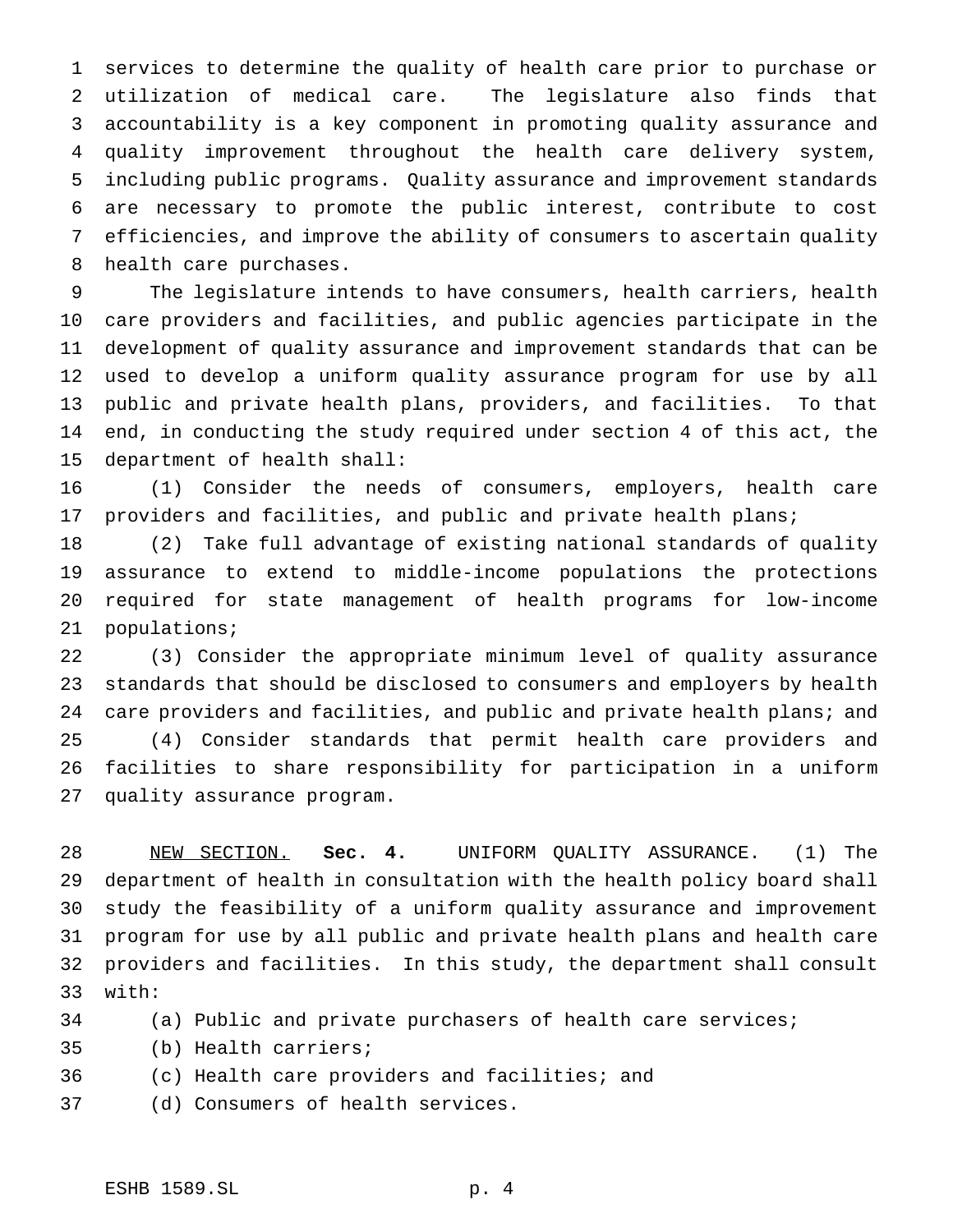(2) In conducting the study, the department shall propose standards that meet the needs of affected persons and organizations, whether public or private, without creation of differing levels of quality assurance. All consumers of health services should be afforded the same level of quality assurance.

 (3) At a minimum, the study shall include but not be limited to the following program components and indicators appropriate for consumer disclosure:

 (a) Health care provider training, credentialing, and licensure standards;

(b) Health care facility credentialing and recredentialing;

(c) Staff ratios in health care facilities;

 (d) Annual mortality and morbidity rates of cases based on a defined set of procedures performed or diagnoses treated in health care facilities, adjusted to fairly consider variable factors such as patient demographics and case severity;

 (e) The average total cost and average length of hospital stay for a defined set of procedures and diagnoses;

 (f) The total number of the defined set of procedures, by specialty, performed by each physician at a health care facility within 21 the previous twelve months;

 (g) Utilization performance profiles by provider, both primary care and specialty care, that have been adjusted to fairly consider variable 24 factors such as patient demographics and severity of case;

(h) Health plan fiscal performance standards;

 (i) Health care provider and facility recordkeeping and reporting standards;

 (j) Health care utilization management that monitors trends in health service under-utilization, as well as over-utilization of services;

 (k) Health monitoring that is responsive to consumer, purchaser, 32 and public health assessment needs; and

 (l) Assessment of consumer satisfaction and disclosure of consumer survey results.

 (4) In conducting the study, the department shall develop standards that permit each health care facility, provider group, or health carrier to assume responsibility for and determine the physical method of collection, storage, and assimilation of quality indicators for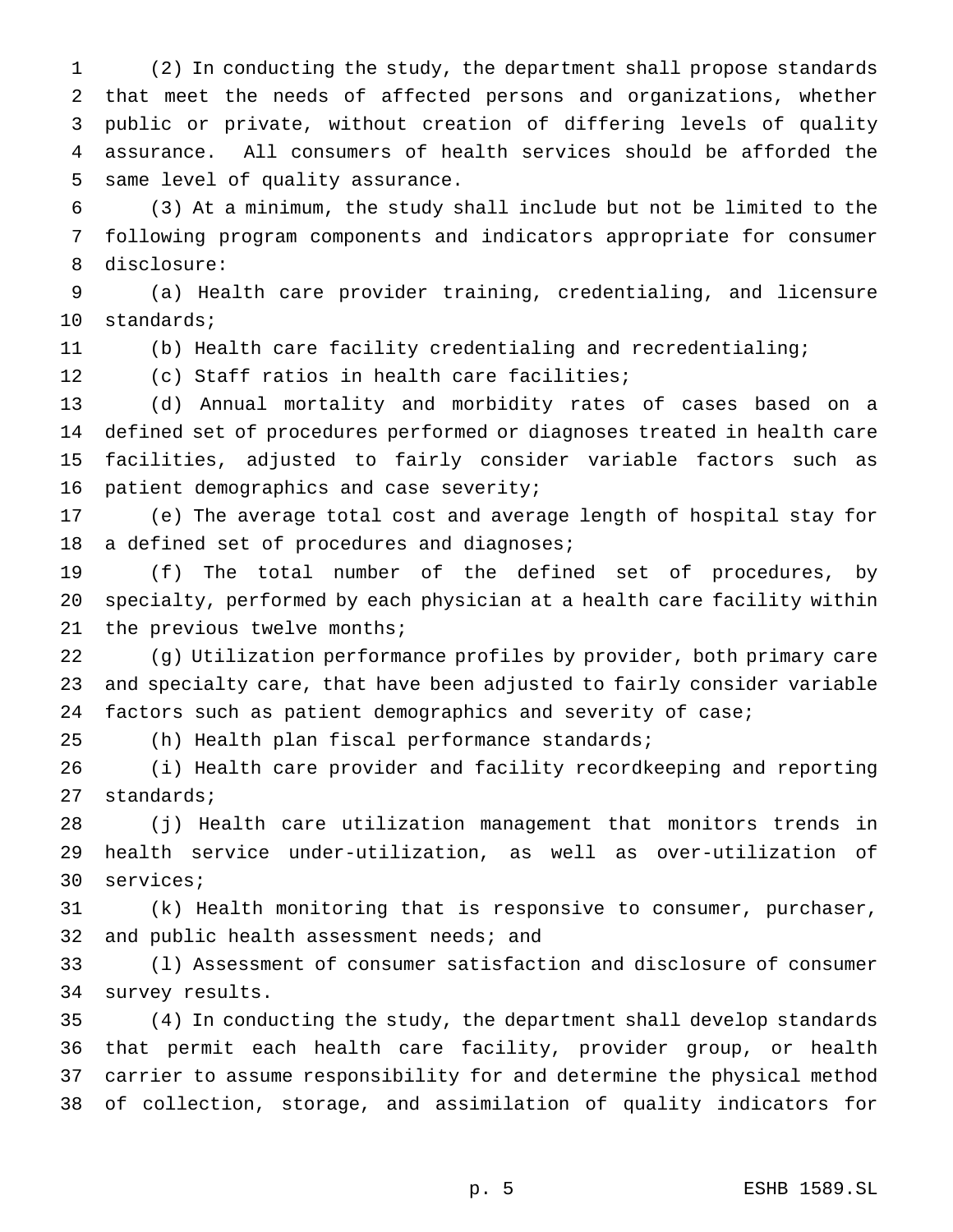consumer disclosure. The study may define the forms, frequency, and posting requirements for disclosure of information.

 In developing proposed standards under this subsection, the department shall identify options that would minimize provider burden and administrative cost resulting from duplicative private sector data submission requirements.

 (5) The department shall submit a preliminary report to the legislature by December 31, 1995, including recommendations for initial legislation pursuant to subsection (6) of this section, and shall submit supplementary reports and recommendations as completed, consistent with appropriated funds and staffing.

 (6) The department shall not adopt any rule implementing the uniform quality assurance program or consumer disclosure provisions unless expressly directed to do so by an act of law.

 NEW SECTION. **Sec. 5.** QUALITY ASSURANCE--INTERAGENCY COOPERATION-- ELIMINATION AND COORDINATION OF DUPLICATE STATE PROGRAMS. No later than July 1, 1995, the health care policy board together with the department of health, the health care authority, the department of social and health services, the office of the insurance commissioner, and the department of labor and industries shall form an interagency group for coordination and consultation on quality assurance activities and collaboration on final recommendations for the study required under section 4 of this act. By December 31, 1996, the group shall review all state agency programs governing health service quality assurance, in light of legislative actions pursuant to section 4(6) of this act, and shall recommend to the legislature, the consolidation, coordination, or elimination of rules and programs that would be made unnecessary pursuant to the development of a uniform quality assurance and improvement program.

 **Sec. 6.** RCW 42.17.310 and 1994 c 233 s 2 and 1994 c 182 s 1 are each reenacted and amended to read as follows:

 RECORDS EXEMPT FROM PUBLIC INSPECTION--MODIFIED. (1) The following are exempt from public inspection and copying:

 (a) Personal information in any files maintained for students in public schools, patients or clients of public institutions or public health agencies, or welfare recipients.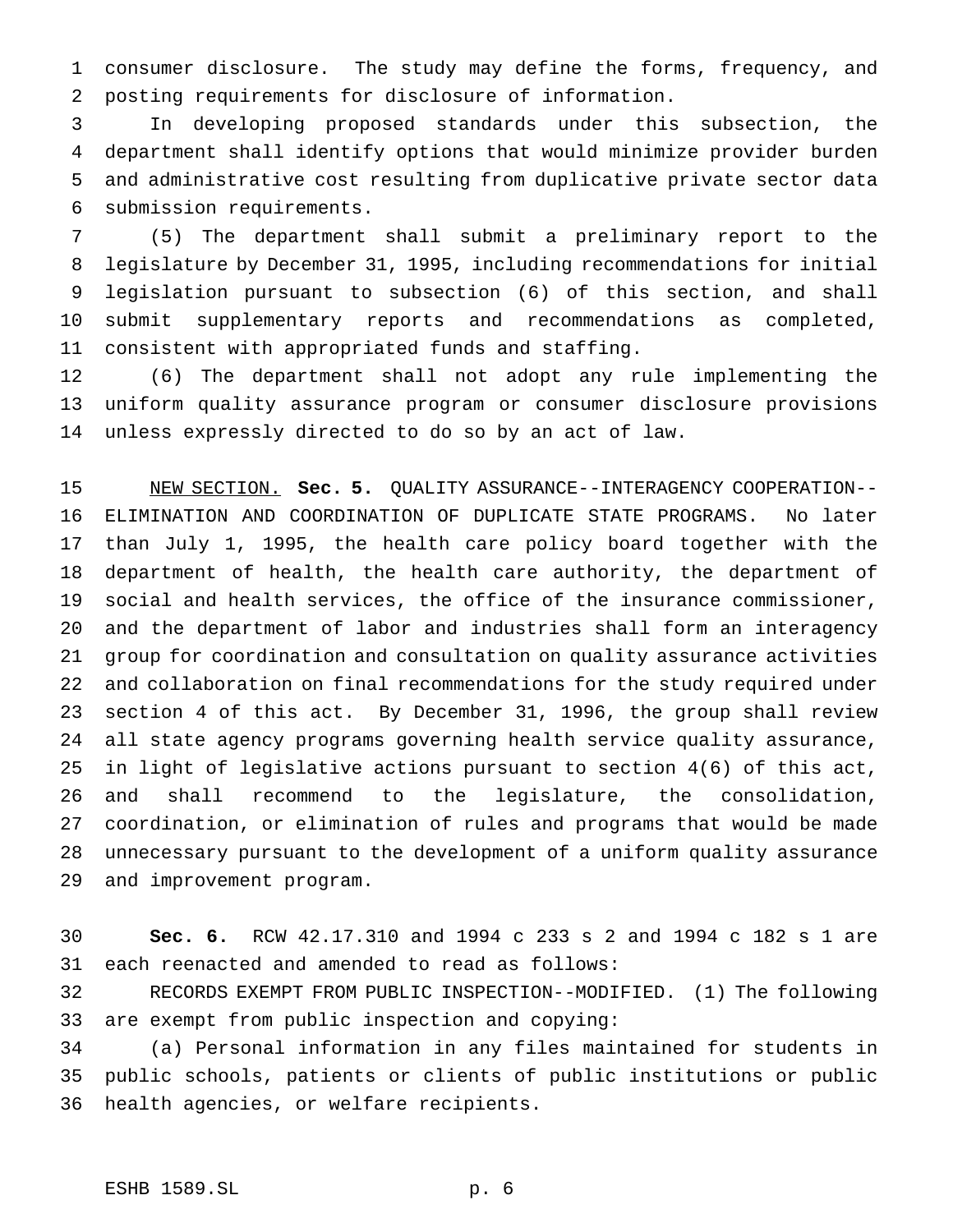(b) Personal information in files maintained for employees, appointees, or elected officials of any public agency to the extent that disclosure would violate their right to privacy.

 (c) Information required of any taxpayer in connection with the assessment or collection of any tax if the disclosure of the information to other persons would (i) be prohibited to such persons by RCW 82.32.330 or (ii) violate the taxpayer's right to privacy or result in unfair competitive disadvantage to the taxpayer.

 (d) Specific intelligence information and specific investigative records compiled by investigative, law enforcement, and penology agencies, and state agencies vested with the responsibility to discipline members of any profession, the nondisclosure of which is essential to effective law enforcement or for the protection of any person's right to privacy.

 (e) Information revealing the identity of persons who are witnesses to or victims of crime or who file complaints with investigative, law enforcement, or penology agencies, other than the public disclosure commission, if disclosure would endanger any person's life, physical safety, or property. If at the time a complaint is filed the complainant, victim or witness indicates a desire for disclosure or nondisclosure, such desire shall govern. However, all complaints filed with the public disclosure commission about any elected official or candidate for public office must be made in writing and signed by the complainant under oath.

 (f) Test questions, scoring keys, and other examination data used to administer a license, employment, or academic examination.

 (g) Except as provided by chapter 8.26 RCW, the contents of real estate appraisals, made for or by any agency relative to the acquisition or sale of property, until the project or prospective sale is abandoned or until such time as all of the property has been acquired or the property to which the sale appraisal relates is sold, but in no event shall disclosure be denied for more than three years after the appraisal.

 (h) Valuable formulae, designs, drawings, and research data obtained by any agency within five years of the request for disclosure when disclosure would produce private gain and public loss.

 (i) Preliminary drafts, notes, recommendations, and intra-agency memorandums in which opinions are expressed or policies formulated or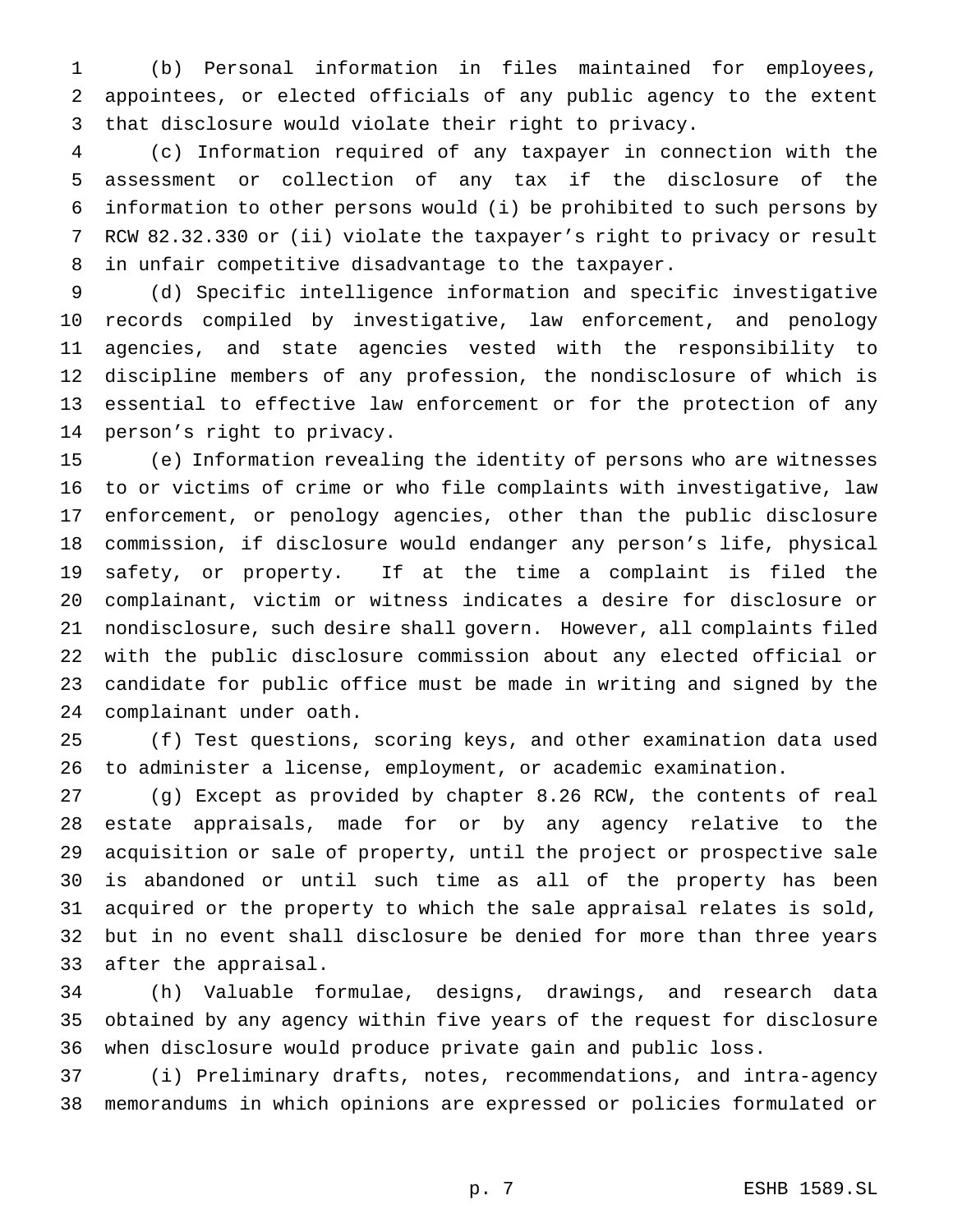recommended except that a specific record shall not be exempt when publicly cited by an agency in connection with any agency action.

 (j) Records which are relevant to a controversy to which an agency is a party but which records would not be available to another party under the rules of pretrial discovery for causes pending in the superior courts.

 (k) Records, maps, or other information identifying the location of archaeological sites in order to avoid the looting or depredation of such sites.

 (l) Any library record, the primary purpose of which is to maintain control of library materials, or to gain access to information, which discloses or could be used to disclose the identity of a library user. (m) Financial information supplied by or on behalf of a person, firm, or corporation for the purpose of qualifying to submit a bid or proposal for (i) a ferry system construction or repair contract as required by RCW 47.60.680 through 47.60.750 or (ii) highway construction or improvement as required by RCW 47.28.070.

 (n) Railroad company contracts filed prior to July 28, 1991, with the utilities and transportation commission under RCW 81.34.070, except that the summaries of the contracts are open to public inspection and copying as otherwise provided by this chapter.

 (o) Financial and commercial information and records supplied by private persons pertaining to export services provided pursuant to chapter 43.163 RCW and chapter 53.31 RCW.

 (p) Financial disclosures filed by private vocational schools under chapter 28C.10 RCW.

 (q) Records filed with the utilities and transportation commission or attorney general under RCW 80.04.095 that a court has determined are confidential under RCW 80.04.095.

 (r) Financial and commercial information and records supplied by businesses or individuals during application for loans or program services provided by chapters 43.163, 43.160, 43.330, and 43.168 RCW, or during application for economic development loans or program services provided by any local agency.

 (s) Membership lists or lists of members or owners of interests of units in timeshare projects, subdivisions, camping resorts, condominiums, land developments, or common-interest communities affiliated with such projects, regulated by the department of licensing, in the files or possession of the department.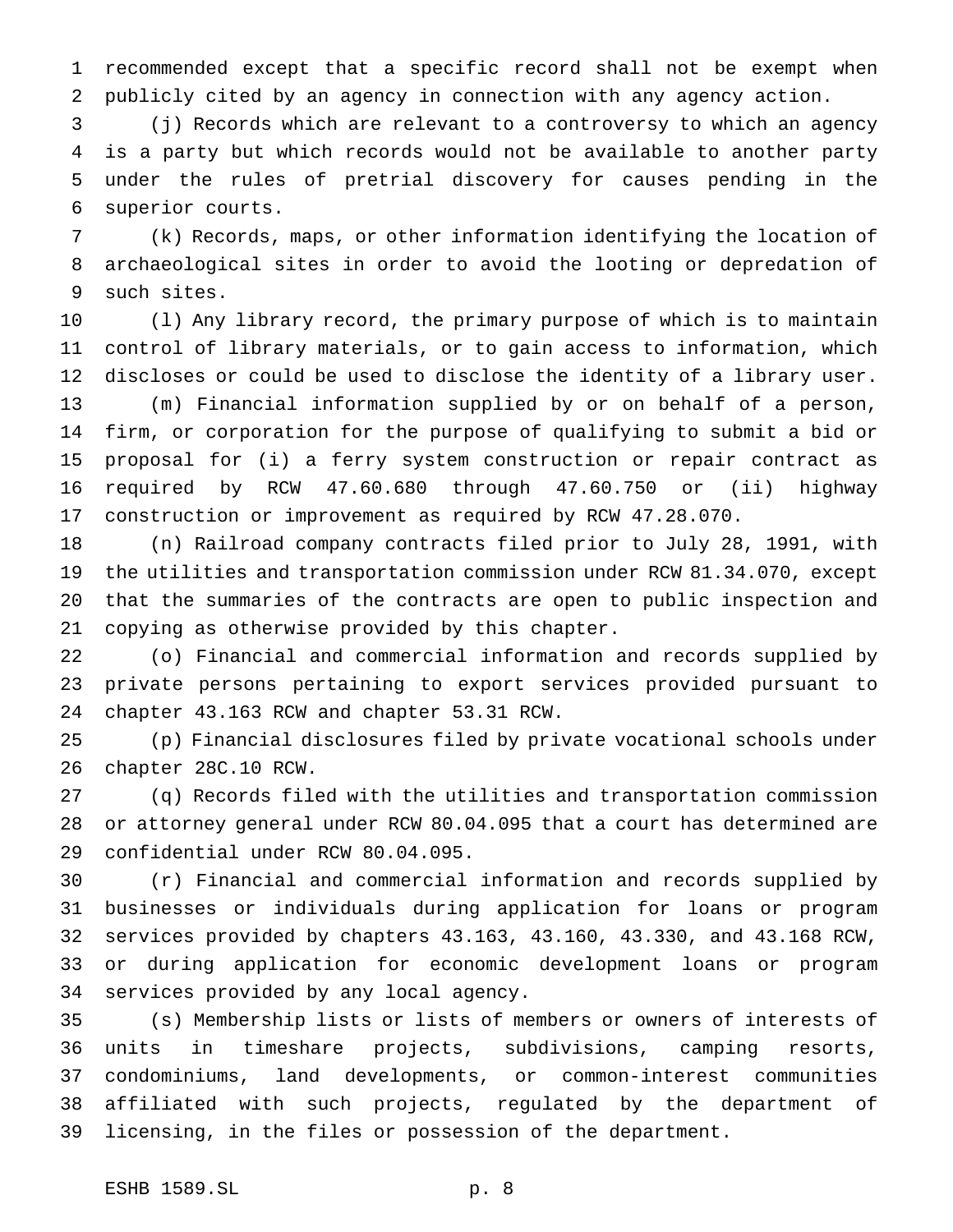(t) All applications for public employment, including the names of applicants, resumes, and other related materials submitted with respect to an applicant.

 (u) The residential addresses and residential telephone numbers of employees or volunteers of a public agency which are held by the agency in personnel records, employment or volunteer rosters, or mailing lists of employees or volunteers.

 (v) The residential addresses and residential telephone numbers of the customers of a public utility contained in the records or lists held by the public utility of which they are customers.

 (w)(i) The federal social security number of individuals governed under chapter 18.130 RCW maintained in the files of the department of health, except this exemption does not apply to requests made directly to the department from federal, state, and local agencies of government, and national and state licensing, credentialing, investigatory, disciplinary, and examination organizations; (ii) the current residential address and current residential telephone number of a health care provider governed under chapter 18.130 RCW maintained in the files of the department, if the provider requests that this information be withheld from public inspection and copying, and provides to the department an accurate alternate or business address and business telephone number. On or after January 1, 1995, the current residential address and residential telephone number of a health care provider governed under RCW 18.130.140 maintained in the files of the department shall automatically be withheld from public inspection and copying if the provider has provided the department with an accurate alternative or business address and telephone number.

 (x) Information obtained by the board of pharmacy as provided in RCW 69.45.090.

 (y) Information obtained by the board of pharmacy or the department of health and its representatives as provided in RCW 69.41.044, 69.41.280, and 18.64.420.

 (z) Financial information, business plans, examination reports, and any information produced or obtained in evaluating or examining a business and industrial development corporation organized or seeking certification under chapter 31.24 RCW.

 (aa) Financial and commercial information supplied to the state investment board by any person when the information relates to the investment of public trust or retirement funds and when disclosure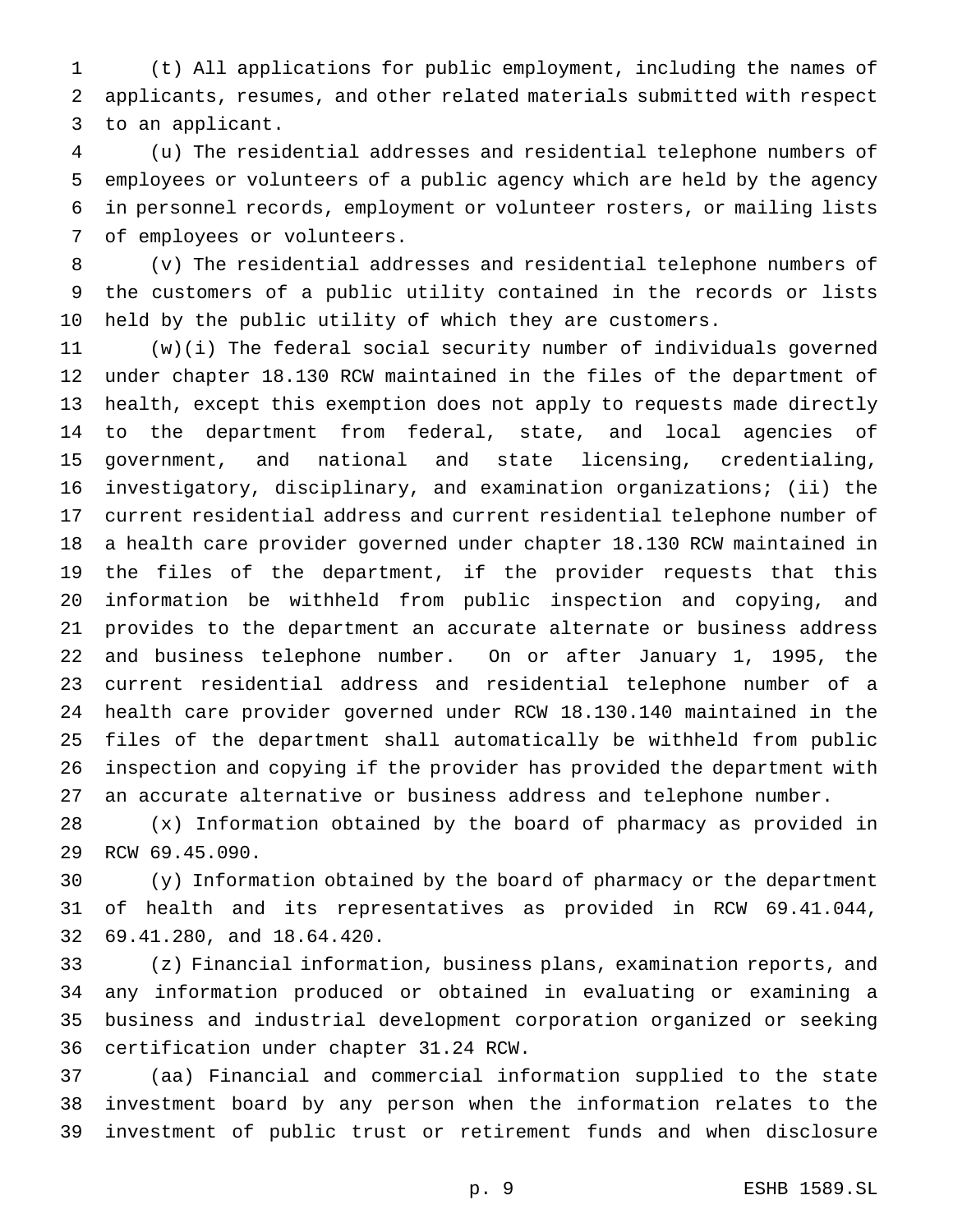would result in loss to such funds or in private loss to the providers of this information.

 (bb) Financial and valuable trade information under RCW 51.36.120. (cc) Client records maintained by an agency that is a domestic violence program as defined in RCW 70.123.020 or 70.123.075 or a rape crisis center as defined in RCW 70.125.030.

 (dd) Information that identifies a person who, while an agency employee: (i) Seeks advice, under an informal process established by the employing agency, in order to ascertain his or her rights in connection with a possible unfair practice under chapter 49.60 RCW against the person; and (ii) requests his or her identity or any identifying information not be disclosed.

 (ee) Investigative records compiled by an employing agency conducting a current investigation of a possible unfair practice under chapter 49.60 RCW or of a possible violation of other federal, state, or local laws prohibiting discrimination in employment.

 (ff) Business related information protected from public inspection and copying under RCW 15.86.110.

 (gg) Financial, commercial, operations, and technical and research information and data submitted to or obtained by the clean Washington center in applications for, or delivery of, program services under chapter 70.95H RCW.

 (hh) Information and documents created specifically for, and 24 collected and maintained by a quality improvement committee pursuant to 25 RCW 43.70.510, regardless of which agency is in possession of the information and documents.

27 (2) Except for information described in subsection  $(1)(c)(i)$  of this section and confidential income data exempted from public inspection pursuant to RCW 84.40.020, the exemptions of this section are inapplicable to the extent that information, the disclosure of which would violate personal privacy or vital governmental interests, can be deleted from the specific records sought. No exemption may be construed to permit the nondisclosure of statistical information not descriptive of any readily identifiable person or persons.

 (3) Inspection or copying of any specific records exempt under the provisions of this section may be permitted if the superior court in the county in which the record is maintained finds, after a hearing with notice thereof to every person in interest and the agency, that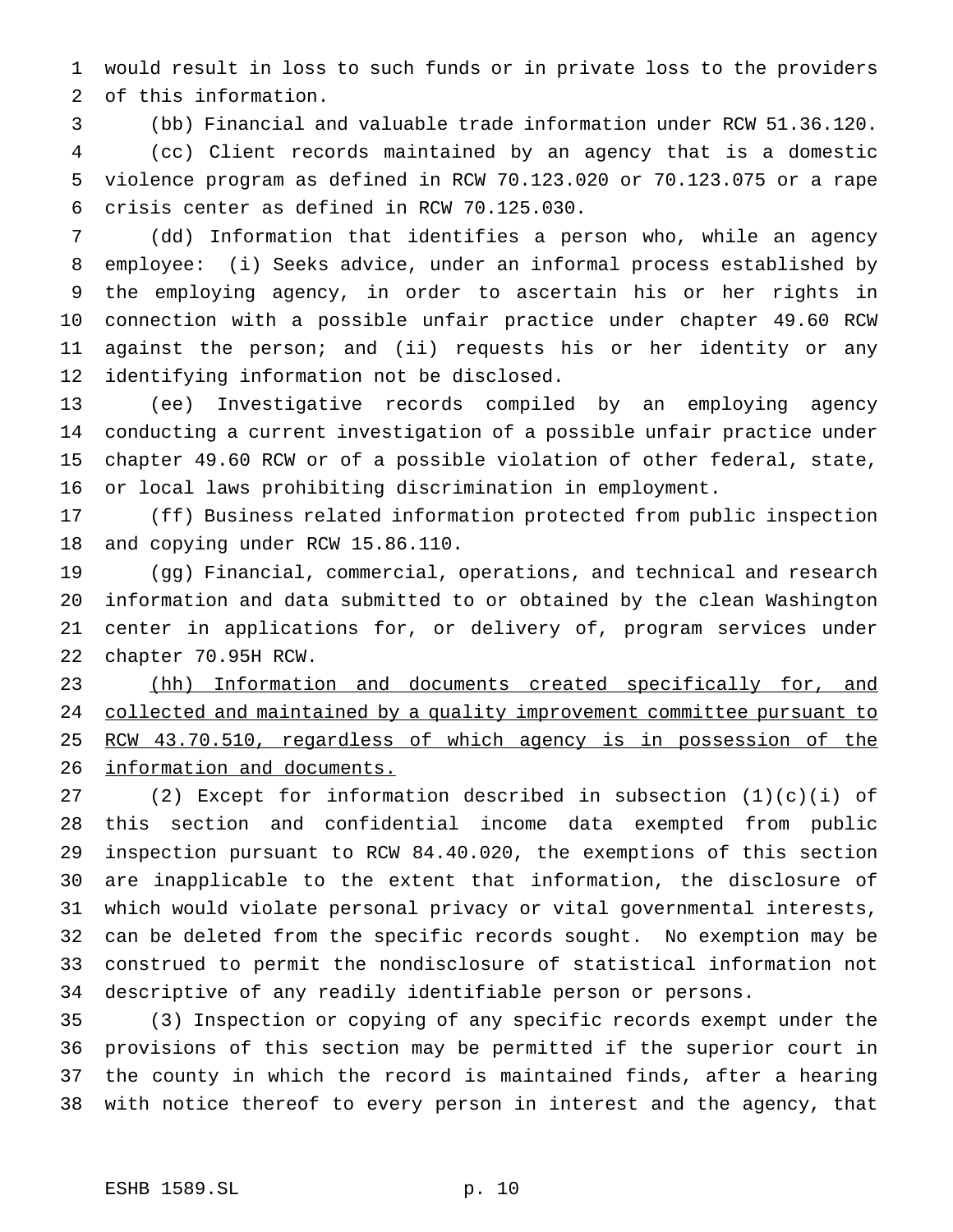the exemption of such records is clearly unnecessary to protect any individual's right of privacy or any vital governmental function.

 (4) Agency responses refusing, in whole or in part, inspection of any public record shall include a statement of the specific exemption authorizing the withholding of the record (or part) and a brief explanation of how the exemption applies to the record withheld.

 **Sec. 7.** RCW 43.70.510 and 1993 c 492 s 417 are each amended to read as follows:

 QUALITY IMPROVEMENT PROGRAMS--ADDING CERTAIN STATE AGENCIES AND HEALTH CARRIERS. (1)(a) Health care institutions and medical facilities, other than hospitals, that are licensed by the department, 12 professional societies or organizations, ((and certified)) health care 13 service contractors, health maintenance organizations, health ((plans)) 14 carriers approved pursuant to ((RCW 43.72.100)) chapter 48.43 RCW, and any other person or entity providing health care coverage under chapter 16 48.42 RCW that is subject to the jurisdiction and regulation of any 17 state agency or any subdivision thereof may maintain a coordinated quality improvement program for the improvement of the quality of health care services rendered to patients and the identification and prevention of medical malpractice as set forth in RCW 70.41.200.

 (b) All such programs shall comply with the requirements of RCW 70.41.200(1)(a), (c), (d), (e), (f), (g), and (h) as modified to reflect the structural organization of the institution, facility, 24 professional societies or organizations, ((or certified)) health care 25 service contractors, health maintenance organizations, health ((plan)) 26 carriers, or any other person or entity providing health care coverage under chapter 48.42 RCW that is subject to the jurisdiction and 28 regulation of any state agency or any subdivision thereof, unless an alternative quality improvement program substantially equivalent to RCW 70.41.200(1)(a) is developed. All such programs, whether complying with the requirement set forth in RCW 70.41.200(1)(a) or in the form of an alternative program, must be approved by the department before the discovery limitations provided in subsections (3) and (4) of this section and the exemption under RCW 42.17.310(1)(hh) and subsection (5) 35 of this section shall apply. In reviewing plans submitted by licensed entities that are associated with physicians' offices, the department 37 shall ensure that the exemption under RCW 42.17.310(1)(hh) and the discovery limitations of this section are applied only to information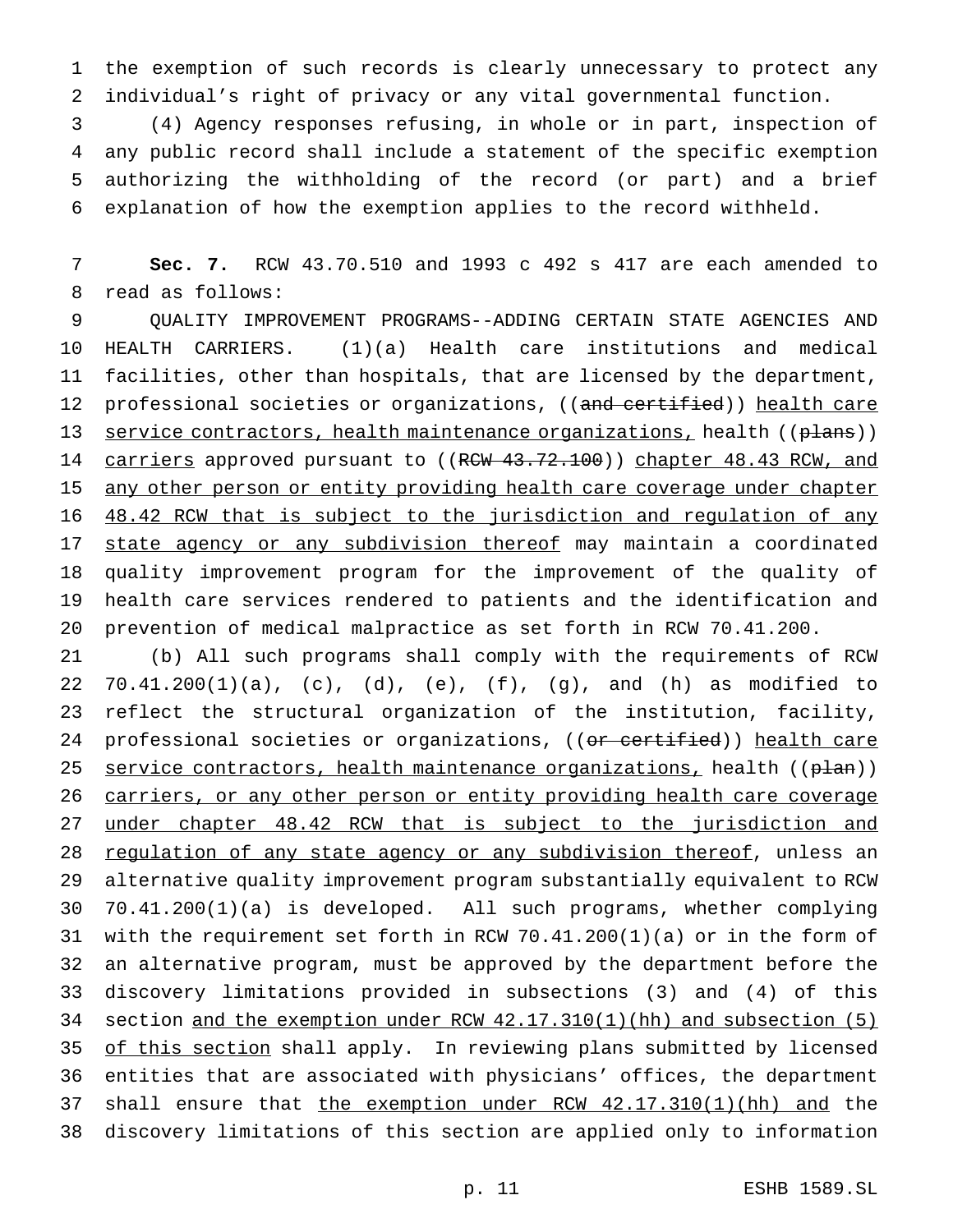and documents related specifically to quality improvement activities undertaken by the licensed entity.

 (2) Health care provider groups of ten or more providers may maintain a coordinated quality improvement program for the improvement of the quality of health care services rendered to patients and the identification and prevention of medical malpractice as set forth in RCW 70.41.200. All such programs shall comply with the requirements of RCW 70.41.200(1)(a), (c), (d), (e), (f), (g), and (h) as modified to reflect the structural organization of the health care provider group. All such programs must be approved by the department before the discovery limitations provided in subsections (3) and (4) of this section and the exemption under RCW 42.17.310(1)(hh) and subsection (5) 13 of this section shall apply.

 (3) Any person who, in substantial good faith, provides information to further the purposes of the quality improvement and medical malpractice prevention program or who, in substantial good faith, participates on the quality improvement committee shall not be subject to an action for civil damages or other relief as a result of such activity.

 (4) Information and documents, including complaints and incident reports, created specifically for, and collected, and maintained by a quality improvement committee are not subject to discovery or introduction into evidence in any civil action, and no person who was in attendance at a meeting of such committee or who participated in the creation, collection, or maintenance of information or documents specifically for the committee shall be permitted or required to testify in any civil action as to the content of such proceedings or the documents and information prepared specifically for the committee. This subsection does not preclude: (a) In any civil action, the discovery of the identity of persons involved in the medical care that is the basis of the civil action whose involvement was independent of any quality improvement activity; (b) in any civil action, the testimony of any person concerning the facts that form the basis for the institution of such proceedings of which the person had personal knowledge acquired independently of such proceedings; (c) in any civil action by a health care provider regarding the restriction or revocation of that individual's clinical or staff privileges, introduction into evidence information collected and maintained by quality improvement committees regarding such health care provider; (d)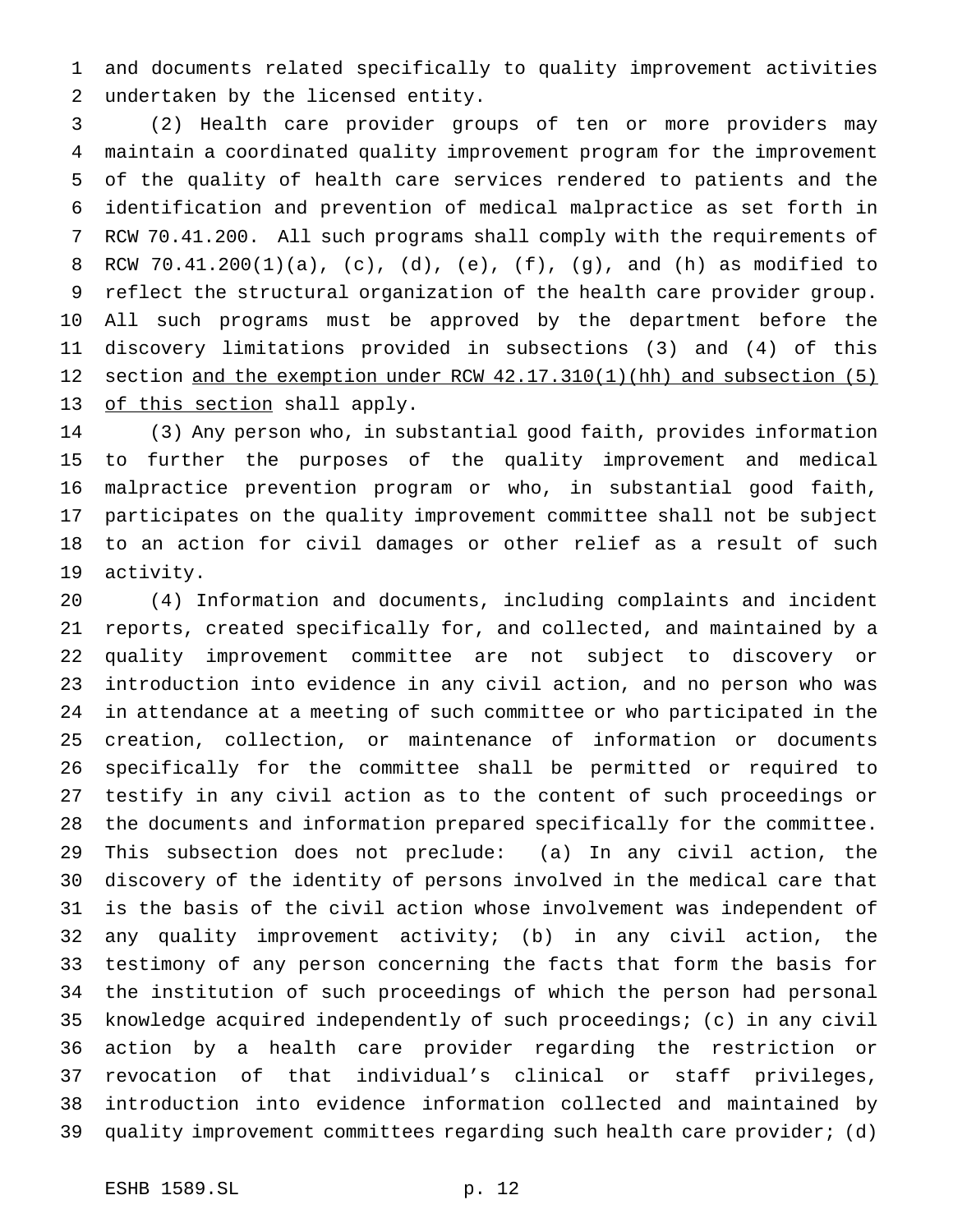in any civil action challenging the termination of a contract by a state agency with any entity maintaining a coordinated quality improvement program under this section if the termination was on the basis of quality of care concerns, introduction into evidence of information created, collected, or maintained by the quality improvement committees of the subject entity, which may be under terms 7 of a protective order as specified by the court; (e) in any civil action, disclosure of the fact that staff privileges were terminated or restricted, including the specific restrictions imposed, if any and the 10 reasons for the restrictions; or  $((e+))$  (f) in any civil action, discovery and introduction into evidence of the patient's medical records required by rule of the department of health to be made regarding the care and treatment received.

14 (5) Information and documents created specifically for, and 15 collected and maintained by a quality improvement committee are exempt from disclosure under chapter 42.17 RCW.

 (6) The department of health shall adopt rules as are necessary to implement this section.

 **Sec. 8.** RCW 43.72.310 and 1993 c 492 s 448 are each amended to read as follows:

 (1) Until the effective date of this section and after June 30, 22 1996, a certified health plan, health care facility, health care provider, or other person involved in the development, delivery, or marketing of health care or certified health plans may request, in writing, that the commission obtain an informal opinion from the attorney general as to whether particular conduct is authorized by 27 chapter 492, Laws of 1993. Trade secret or proprietary information contained in a request for informal opinion shall be identified as such 29 and shall not be disclosed other than to an authorized employee of the commission or attorney general without the consent of the party making 31 the request, except that information in summary or aggregate form and market share data may be contained in the informal opinion issued by 33 the attorney general. The attorney general shall issue such opinion within thirty days of receipt of a written request for an opinion or within thirty days of receipt of any additional information requested by the attorney general necessary for rendering an opinion unless extended by the attorney general for good cause shown. If the attorney general concludes that such conduct is not authorized by chapter 492,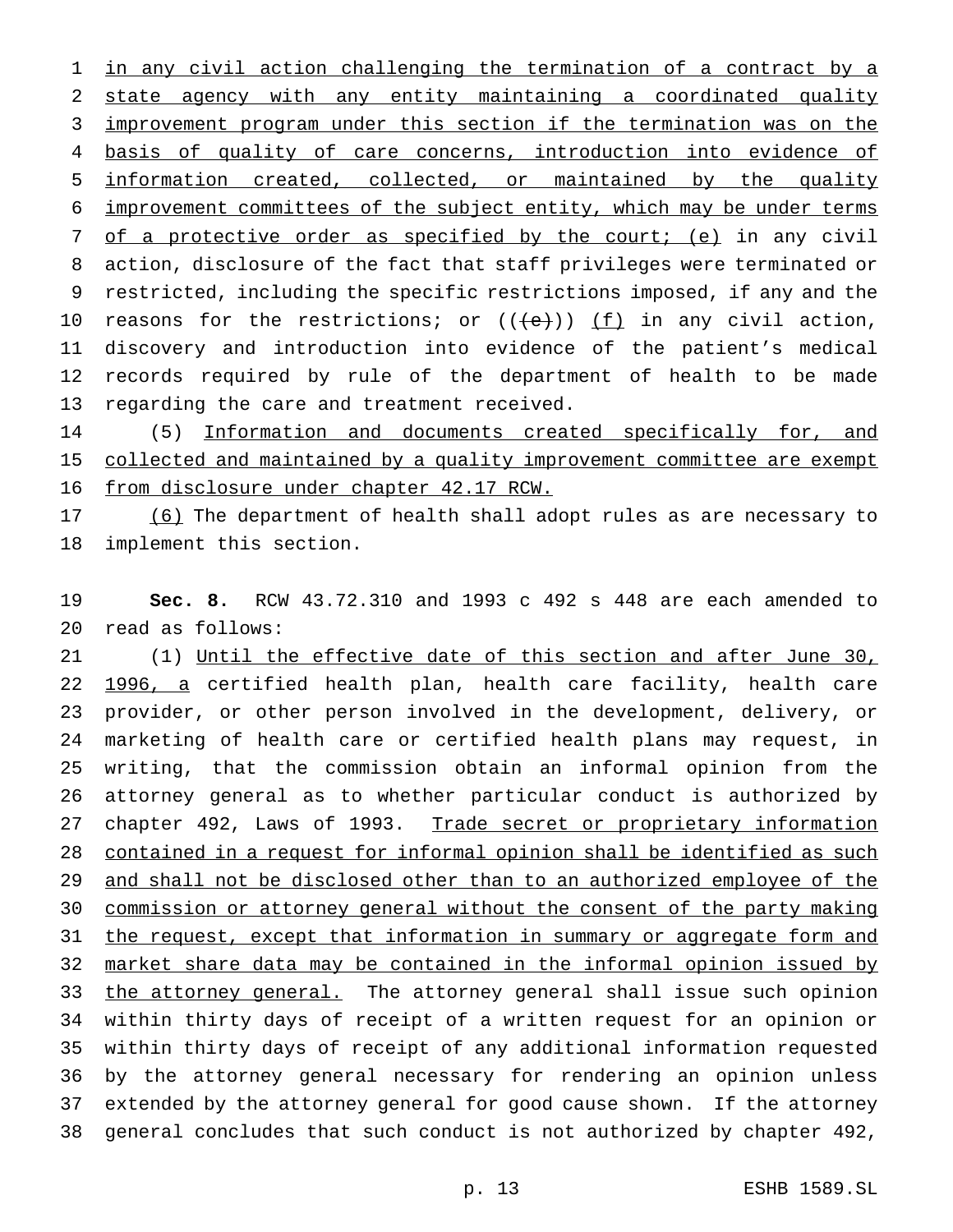Laws of 1993, the person or organization making the request may petition the commission for review and approval of such conduct in accordance with subsection (3) of this section.

 (2) After obtaining the written opinion of the attorney general and consistent with such opinion, the health services commission:

 (a) May authorize conduct by a certified health plan, health care facility, health care provider, or any other person that could tend to lessen competition in the relevant market upon a strong showing that the conduct is likely to achieve the policy goals of chapter 492, Laws 10 of 1993 and a more competitive alternative is impractical;

 (b) Shall adopt rules governing conduct among providers, health care facilities, and certified health plans including rules governing provider and facility contracts with certified health plans, rules governing the use of "most favored nation" clauses and exclusive dealing clauses in such contracts, and rules providing that certified health plans in rural areas contract with a sufficient number and type of health care providers and facilities to ensure consumer access to local health care services;

 (c) Shall adopt rules permitting health care providers within the service area of a plan to collectively negotiate the terms and conditions of contracts with a certified health plan including the ability of providers to meet and communicate for the purposes of these 23 negotiations; and

 (d) Shall adopt rules governing cooperative activities among health care facilities and providers.

 (3) Until the effective date of this section and after June 30, 27 1996, a certified health plan, health care facility, health care provider, or any other person involved in the development, delivery, and marketing of health services or certified health plans may file a written petition with the commission requesting approval of conduct that could tend to lessen competition in the relevant market. Such petition shall be filed in a form and manner prescribed by rule of the commission.

 The commission shall issue a written decision approving or denying a petition filed under this section within ninety days of receipt of a properly completed written petition unless extended by the commission for good cause shown. The decision shall set forth findings as to benefits and disadvantages and conclusions as to whether the benefits outweigh the disadvantages.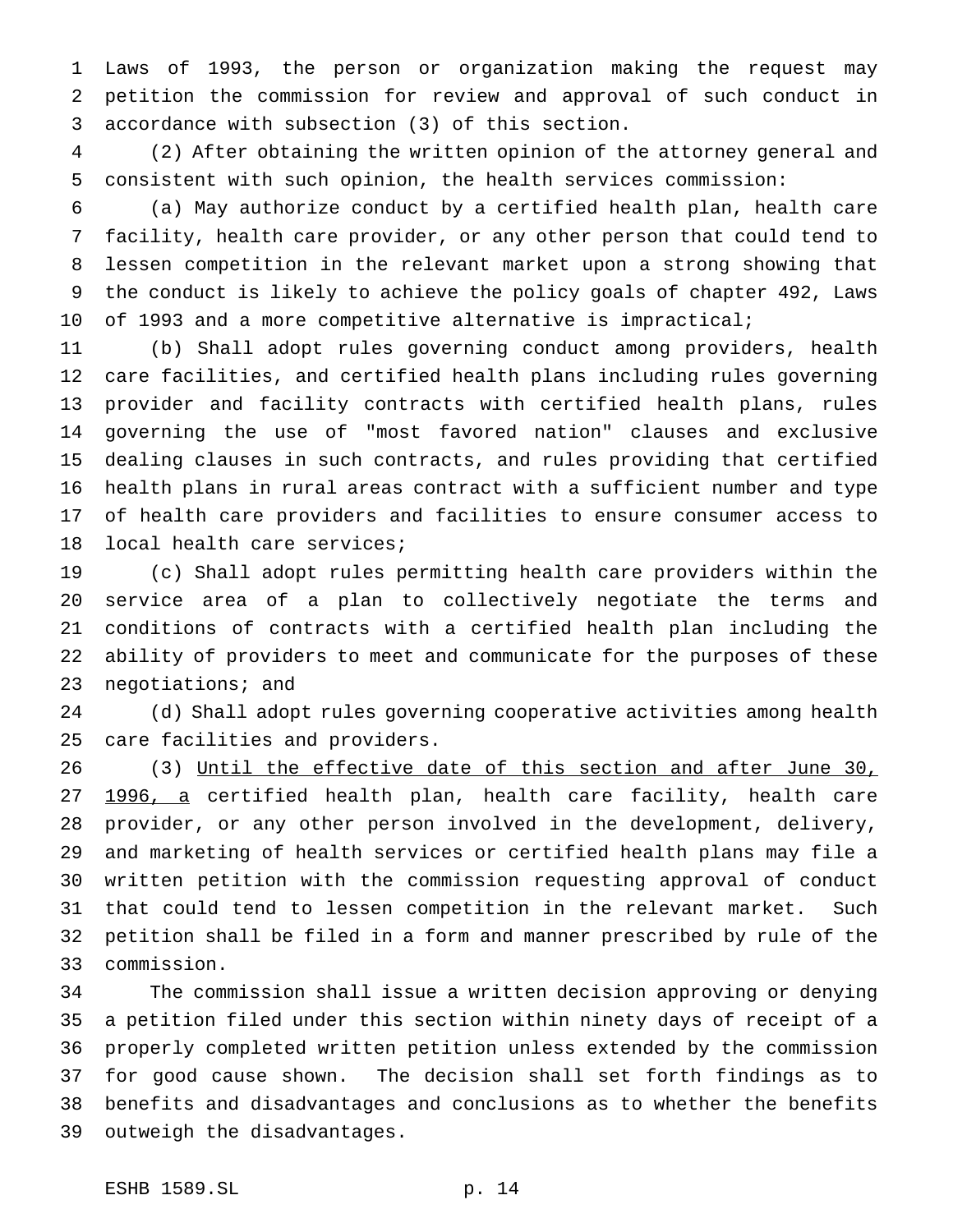(4) In authorizing conduct and adopting rules of conduct under this section, the commission with the advice of the attorney general, shall consider the benefits of such conduct in furthering the goals of health care reform including but not limited to:

(a) Enhancement of the quality of health services to consumers;

(b) Gains in cost efficiency of health services;

(c) Improvements in utilization of health services and equipment;

(d) Avoidance of duplication of health services resources; or

 (e) And as to (b) and (c) of this subsection: (i) Facilitates the exchange of information relating to performance expectations; (ii) simplifies the negotiation of delivery arrangements and relationships; and (iii) reduces the transactions costs on the part of certified health plans and providers in negotiating more cost-effective delivery arrangements.

 These benefits must outweigh disadvantages including and not limited to:

 (i) Reduced competition among certified health plans, health care providers, or health care facilities;

 (ii) Adverse impact on quality, availability, or price of health care services to consumers; or

 (iii) The availability of arrangements less restrictive to competition that achieve the same benefits.

 (5) Conduct authorized by the commission shall be deemed taken pursuant to state statute and in the furtherance of the public purposes of the state of Washington.

 (6) With the assistance of the attorney general's office, the commission shall actively supervise any conduct authorized under this section to determine whether such conduct or rules permitting certain conduct should be continued and whether a more competitive alternative is practical. The commission shall periodically review petitioned conduct through, at least, annual progress reports from petitioners, annual or more frequent reviews by the commission that evaluate whether the conduct is consistent with the petition, and whether the benefits continue to outweigh any disadvantages. If the commission determines that the likely benefits of any conduct approved through rule, petition, or otherwise by the commission no longer outweigh the disadvantages attributable to potential reduction in competition, the commission shall order a modification or discontinuance of such conduct. Conduct ordered discontinued by the commission shall no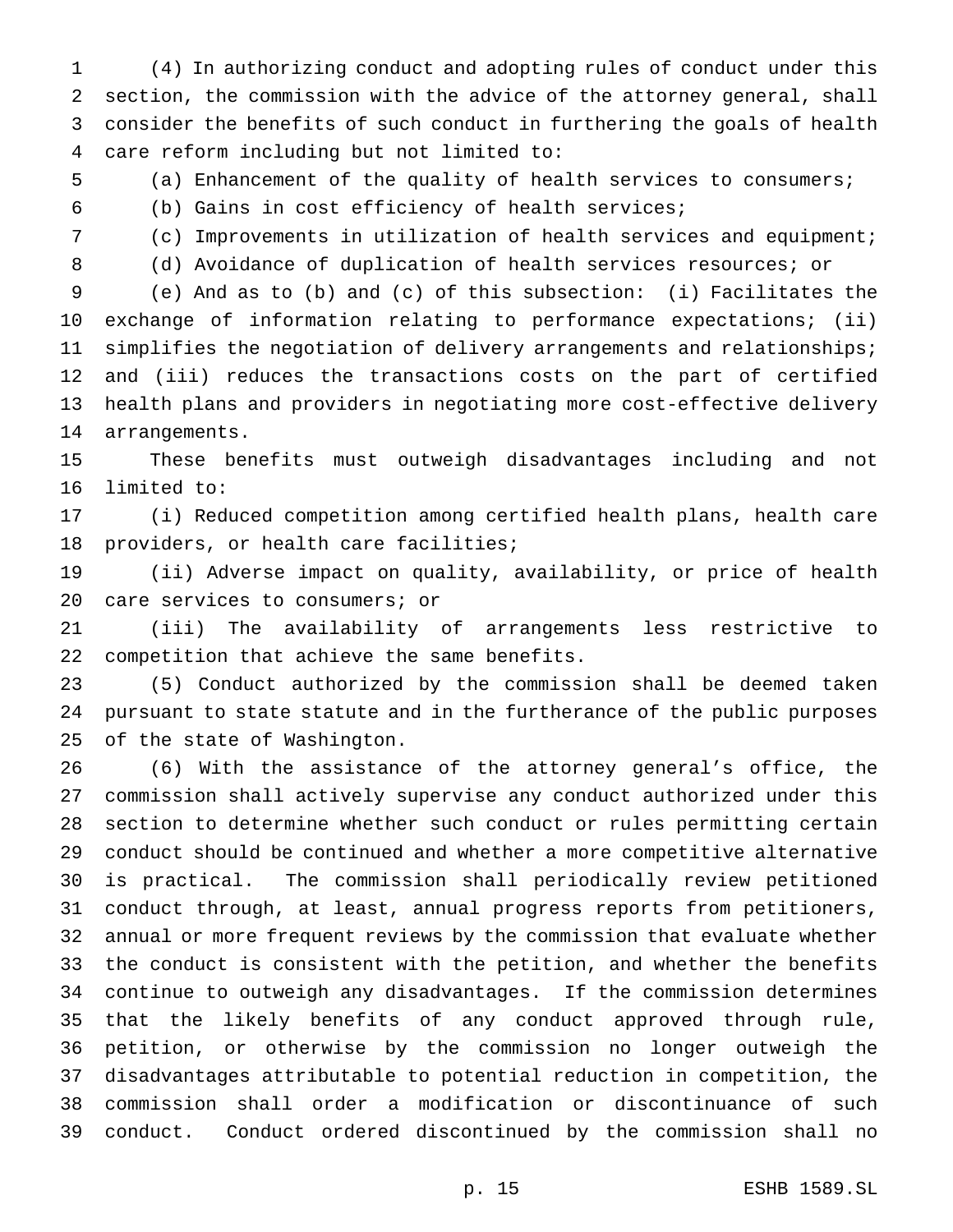longer be deemed to be taken pursuant to state statute and in the furtherance of the public purposes of the state of Washington.

 (7) Nothing contained in chapter 492, Laws of 1993 is intended to in any way limit the ability of rural hospital districts to enter into cooperative agreements and contracts pursuant to RCW 70.44.450 and chapter 39.34 RCW.

 (8) Only requests for informal opinions under subsection (1) of this section and petitions under subsection (3) of this section that were received prior to the effective date of this section or after June 30, 1996, shall be considered.

 NEW SECTION. **Sec. 9.** The office of the attorney general shall study the impact on competition and efficiency of antitrust immunities for health care providers and facilities in Washington that exceed those provided under federal law and shall report to the legislature by December 15, 1995. The study and report shall include a summary of how other states have allowed for greater coordination and consolidation of health care services without such additional immunities.

 NEW SECTION. **Sec. 10.** A new section is added to chapter 43.72 RCW to read as follows:

 (1) Effective July 1, 1995, except as provided in subsection (2) of this section, the duties of the health services commission under RCW 43.72.310 shall be carried out by the health care policy board established in section 9, chapter... (ESHB 1046), Laws of 1995.

 (2) For purposes of the transfer of duties under this section to the health care policy board, legislative members are not appointed to the board and are not members of the board.

 **Sec. 11.** 1995 c . . . (ESHB 1046) s 27 (uncodified) is amended to read as follows: The following acts or parts of acts are each repealed: (1) RCW 18.130.320 and 1993 c 492 s 408; (2) RCW 18.130.330 and 1994 c 102s1& 1993 c 492 s 412; (3) RCW 43.72.005 and 1993 c 492 s 401; (4) RCW 43.72.010 and 1994 c 4 s 1, 1993 c 494 s 1, & 1993 c 492 s 402; (5) RCW 43.72.020 and 1994 c 154 s 311 & 1993 c 492 s 403; (6) RCW 43.72.030 and 1993 c 492 s 405;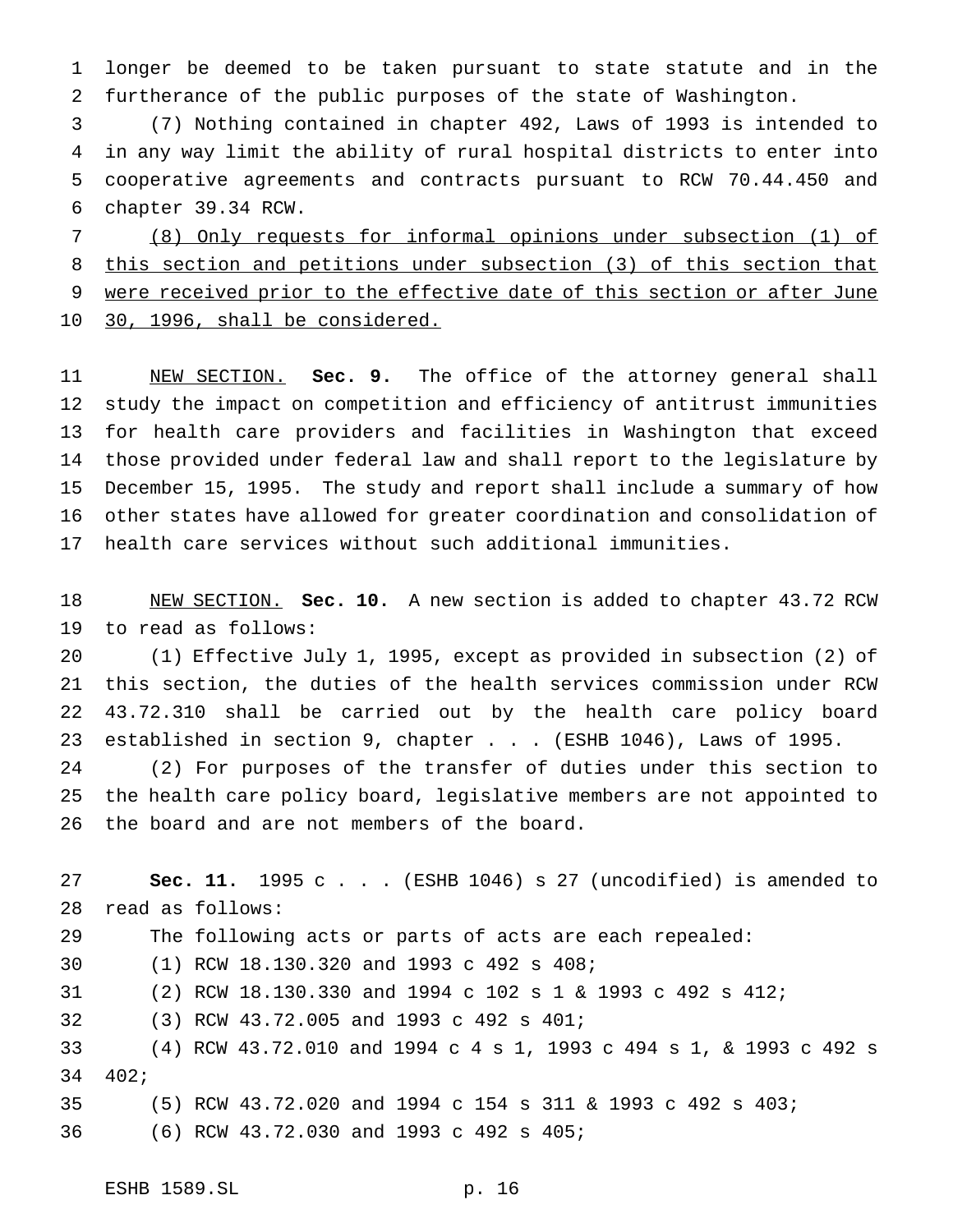(7) RCW 43.72.040 and 1994 c 4 s 3, 1993 c 494 s 2, & 1993 c 492 s 2 406; (8) RCW 43.72.050 and 1993 c 492 s 407; (9) RCW 43.72.060 and 1994c4s2& 1993 c 492 s 404; (10) RCW 43.72.070 and 1993 c 492 s 409; (11) RCW 43.72.080 and 1993 c 492 s 425; (12) RCW 43.72.090 and 1995c2s1& 1993 c 492 s 427; (13) RCW 43.72.100 and 1993 c 492 s 428; (14) RCW 43.72.110 and 1993 c 492 s 429; (15) RCW 43.72.120 and 1993 c 492 s 430; (16) RCW 43.72.130 and 1993 c 492 s 449; (17) RCW 43.72.140 and 1993 c 492 s 450; (18) RCW 43.72.150 and 1993 c 492 s 451; (19) RCW 43.72.160 and 1993 c 492 s 452; (20) RCW 43.72.170 and 1995c2s2& 1993 c 492 s 453; (21) RCW 43.72.180 and 1993 c 492 s 454; (22) RCW 43.72.190 and 1993 c 492 s 455; (23) RCW 43.72.210 and 1993 c 492 s 463; (24) RCW 43.72.220 and 1993 c 494s3& 1993 c 492 s 464; (25) RCW 43.72.225 and 1994 c 4 s 4; (26) RCW 43.72.230 and 1993 c 492 s 465; (27) RCW 43.72.240 and 1993 c 494s4& 1993 c 492 s 466; 23 (28) ((RCW 43.72.300 and 1993 c 492 s 447; 24 (29) RCW 43.72.310 and 1993 c 492 s 448;  $(30)$ ) RCW 43.72.800 and 1993 c 492 s 457; 26 ( $(\frac{31}{3})$ ) (29) RCW 43.72.810 and 1993 c 492 s 474; 27 ( $(\frac{432}{30})$  (30) RCW 43.72.820 and 1993 c 492 s 475; 28 ((<del>(33)</del>)) (31) RCW 43.72.830 and 1993 c 492 s 476; 29 ( $(\frac{34}{3})$ ) (32) RCW 43.72.840 and 1993 c 492 s 478; 30 (( $\left(\frac{33}{15}\right)$ ) (33) RCW 43.72.870 and 1993 c 494 s 5;  $((+36))$   $(34)$  RCW 48.01.200 and 1993 c 492 s 294;  $((+37))$  (35) RCW 48.43.010 and 1993 c 492 s 432; 33 ( $((+38))$  (36) RCW 48.43.020 and 1993 c 492 s 433; 34 ( $(\frac{39}{10})$  (37) RCW 48.43.030 and 1993 c 492 s 434; (((40))) (38) RCW 48.43.040 and 1993 c 492 s 435; 36 ( $(\frac{41}{39})$  RCW 48.43.050 and 1993 c 492 s 436; 37 (( $(42)$ )) (40) RCW 48.43.060 and 1993 c 492 s 437; 38 ( $(\frac{43}{1})$ ) (41) RCW 48.43.070 and 1993 c 492 s 438; 39 ( $((44)$ )) (42) RCW 48.43.080 and 1993 c 492 s 439;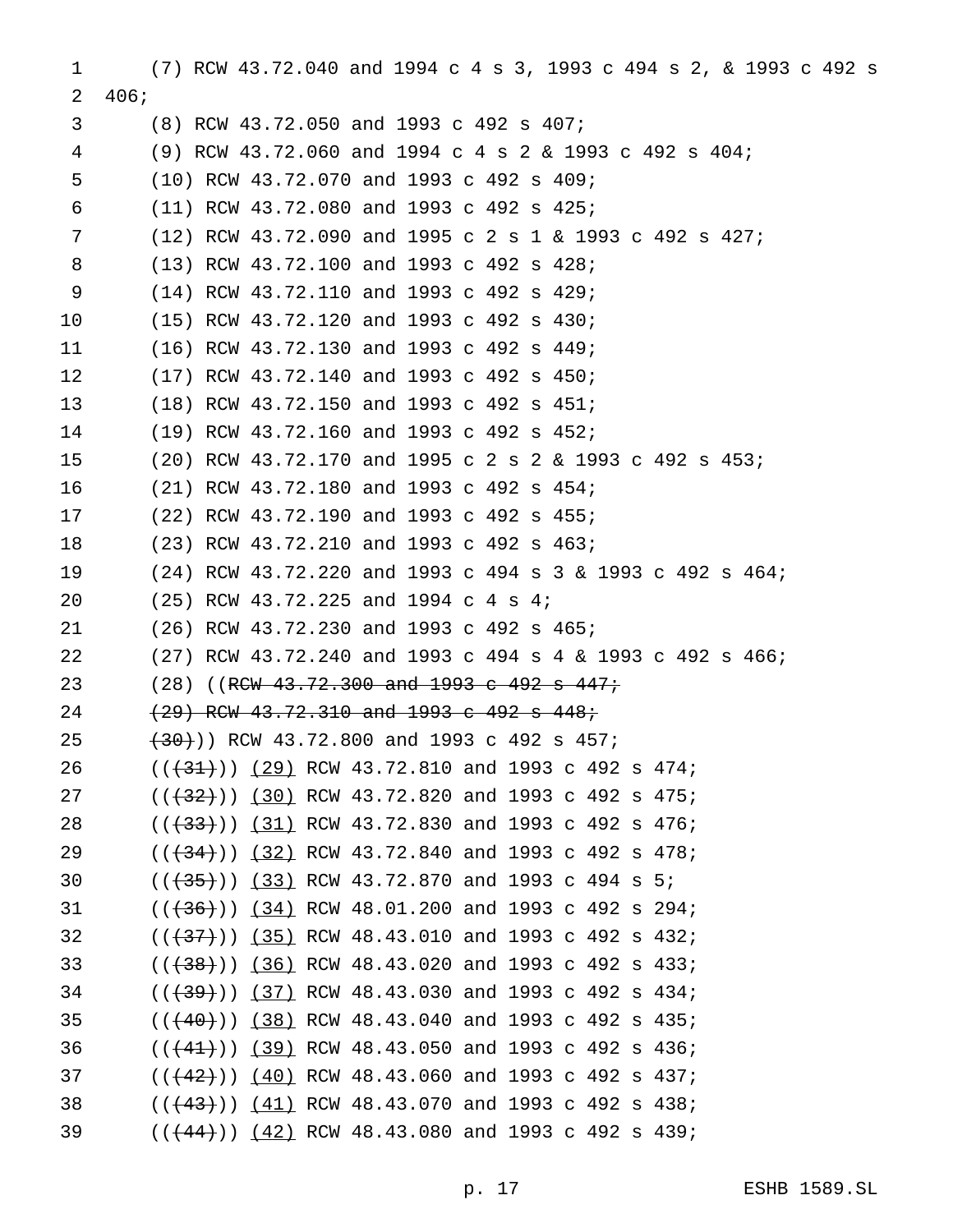1  $((+45))$   $(43)$  RCW 48.43.090 and 1993 c 492 s 440; 2  $((+46))$   $(44)$  RCW 48.43.100 and 1993 c 492 s 441; 3 ( $(\frac{47}{1})$ ) (45) RCW 48.43.110 and 1993 c 492 s 442; 4 (((48))) (46) RCW 48.43.120 and 1993 c 492 s 443; 5 (((49))) (47) RCW 48.43.130 and 1993 c 492 s 444; 6 ( $(\frac{150}{1})$  (48) RCW 48.43.140 and 1993 c 492 s 445; 7 ( $(\frac{51}{1})$ ) (49) RCW 48.43.150 and 1993 c 492 s 446; 8 (( $\left(\frac{52}{1}\right)$ ) (50) RCW 48.43.160 and 1993 c 492 s 426; 9 ((<del>(53)</del>)) (51) RCW 48.43.170 and 1993 c 492 s 431; 10  $((+54))$   $(52)$  RCW 48.01.210 and 1993 c 462 s 51; 11 ( $(\frac{+55}{})$ ) (53) RCW 48.20.540 and 1993 c 492 s 283; 12 (( $(56)$ )) (54) RCW 48.21.340 and 1993 c 492 s 284; 13 ( $(\frac{+57}{})$ ) (55) RCW 48.44.480 and 1993 c 492 s 285; 14 ((<del>(58)</del>)) (56) RCW 48.46.550 and 1993 c 492 s 286; 15 ( $(\frac{159}{12}, \frac{157}{12}, \frac{170}{170}, \frac{100}{100}, \frac{1993}{192}, \frac{199}{190}, \frac{1990}{1990}, \frac{269}{12}, \frac{127}{190})$ 16 & 1989 1st ex.s.c9s 510; 17 ( $((+60))$  (58) RCW 70.170.110 and 1993 c 492 s 260 & 1989 1st ex.s. 18 c 9 s 511; 19 (((61)) (59) RCW 70.170.120 and 1993 c 492 s 261; 20  $((\overline{62}))(\overline{60})$  RCW 70.170.130 and 1993 c 492 s 262; 21 ( $(\overline{63})$ ) (61) RCW 70.170.140 and 1993 c 492 s 263; 22  $((+64))$   $(62)$  RCW 48.44.490 and 1993 c 492 s 288; 23 (((65)) (63) RCW 48.46.560 and 1993 c 492 s 289; and 24 ((<del>(66)</del>)) (64) RCW 43.72.200 and 1993 c 492 s 456. 25 NEW SECTION. **Sec. 12.** REPEALERS. The following acts or parts of 26 acts are each repealed: 27 (1) RCW 70.170.100 and 1993 c 492 s 259, 1990 c 269 s 12, & 1989 28 1st ex.s.c9s 510; 29 (2) RCW 70.170.110 and 1993 c 492 s 260 & 1989 1st ex.s. c 9 s 511; 30 (3) RCW 70.170.120 and 1993 c 492 s 261; 31 (4) RCW 70.170.130 and 1993 c 492 s 262; 32 (5) RCW 70.170.140 and 1993 c 492 s 263; and 33 (6) RCW 43.72.070 and 1993 c 492 s 409. 34 NEW SECTION. **Sec. 13.** RCW 70.170.080 and 1993 sp.s. c 24 s 925,

35 1991 sp.s. c 13 s 71, & 1989 1st ex.s. c 9 s 508 are each repealed.